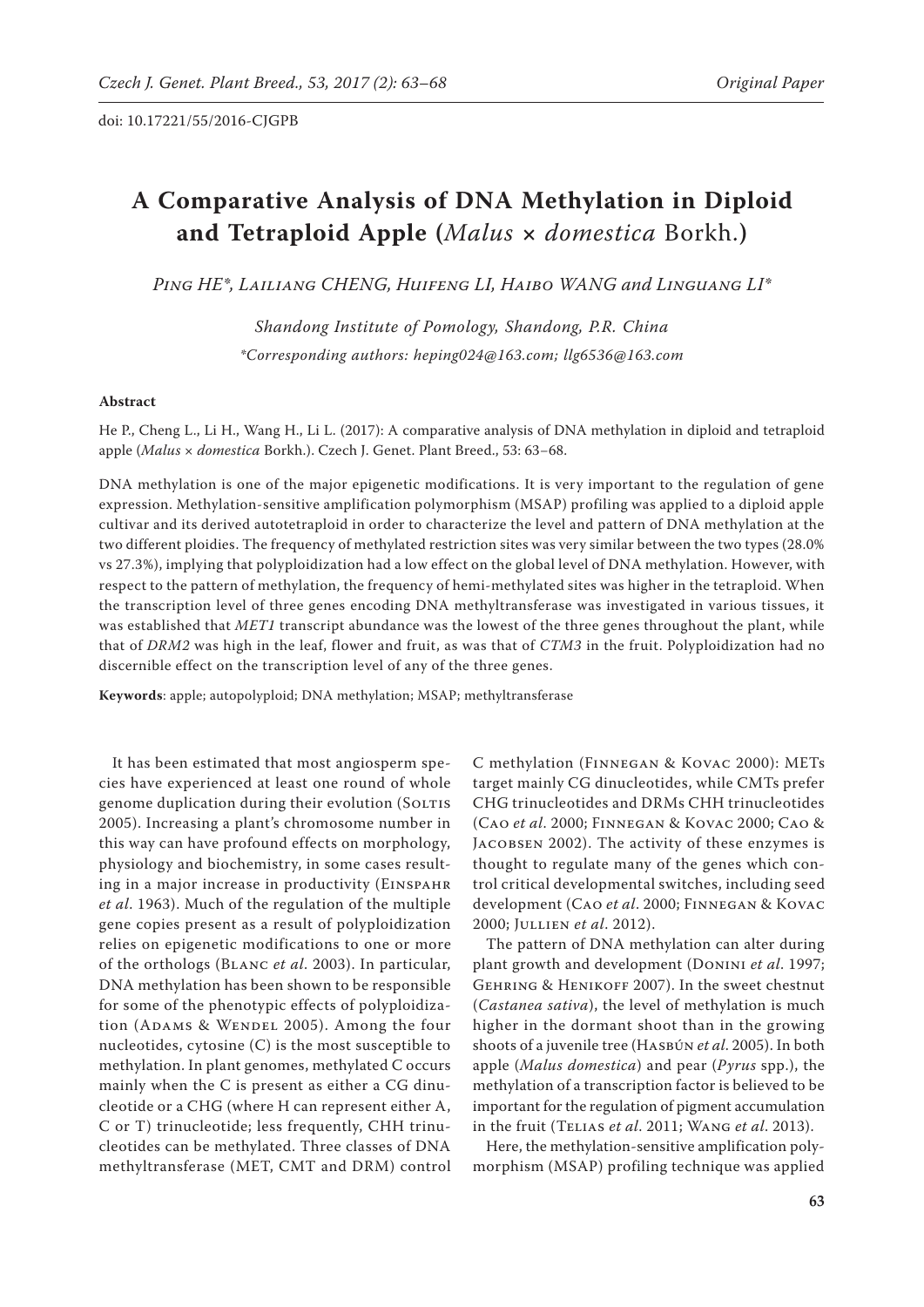to compare levels of C methylation between the diploid and tetraploid forms of an apple cultivar. Although originally developed to detect methylation in the CCGG tetranucleotide (Reyna-Lopez *et al*. 1997), MSAP has been found to be informative for characterizing the extent and pattern of CG methylation more generally (Xiong *et al*. 1999), for the analysis of the relationship between DNA methylation and heterosis (Li *et al*. 2013), and for correlating DNA methylation to pathogen resistance (Sha *et al*. 2005). The expression levels of DNA methyltransferase genes in various tissues were also examined and compared. The aim of the present study is to enhance the fundamental understanding of DNA methylation polymorphism in apples with different ploidy, and to provide a basis for further studies on the potential role of DNA methylation in apple polyploidy genetic breeding.

# **MATERIAL AND METHODS**

**Plant material and the extraction of genomic DNA and total RNA**. Both the diploid and autotetraploid forms of Hanfu (HF) apple were raised on a rootstock of the M26 variety for 4 years. The trees are maintained at the Shandong Institute of Pomology (Taian, China). Total DNA was extracted from young leaves using a CTAB-based method (Cheng *et al*. 2003), while RNA was extracted from apical rolled young leaves, the big bud stage flowers and young fruits (50 days after full bloom), following Cao *et al*. (2012).

**MSAP analysis**. The MSAP profiling involved the use of a single pre-selective primer combination, along with combinations based on seven *Eco* and seven (*Hpa*II/*Msp*I-derived) primers (HM), each carrying three selective bases (Table 1). The template represented genomic DNA restricted with either *Eco*RI and *Hpa*II or *Eco*RI and *Msp*I (enzymes obtained from New England Biolabsinc., Beverly, USA). The methods used for restriction digestion, adapter ligation, pre-amplification and selective amplification followed those given by Li *et al*. (2015). The amplicons were resolved by electrophoresis through a 6% denaturing polyacrylamide gel and were visualized by silver staining (Dong *et al*. 2006). Only clear and reproducible fragments recovered from a replicated experiment based on independent DNA extractions were retained for fragment analysis.

**Quantitative reverse transcription PCR (qRT-PCR)**. The cDNA first strand was synthesized from

a 1.5 μg aliquot of total RNA using a RevertAid firststrand cDNA synthesis kit (Fermentas, Bourlington, Canada). The qRT-PCR primer pairs (Table 1) were designed using Primer Express software (Applied Biosystems, Foster City, USA) based on gene sequences present in *Arabidopsis thaliana* and apple, involving the genes *MET1* (AAA32829.1, EU273287.1), *DRM2* (AED92056.1, XM008392223.1) and *CMT3* (AAK69756.1, NC024251.1). Each 20 μl PCR contained 10 μl SYBR Green PCR mix, 1 μl cDNA, 0.4 μM of each primer and sterile ddH<sub>2</sub>O added in a final volume of 20 μl. The reactions were initially denatured (95°C/60 s), then subjected to 40 cycles of 95°C/15 s, 60°C/60 s. Relative transcript abundances were calculated using the  $2^{-\Delta\Delta Ct}$  method, following normalization against the abundance of 18S (NC\_018554.1) rRNA transcript. Three biological replications with

Table 1. Adapter and primer sequences

| Primers/adapters | Sequences (5'-3')                |
|------------------|----------------------------------|
| EcoRI            | CTCGTAGACTGCGTACC                |
| adapter          | AATTGGTACGCAGTCTAC               |
| HpaII-MspI       | GATCATGAGTCCTGCT                 |
| adapter          | CGAGCAGGACTCATGA                 |
| $Eco + A$        | <b>GACTGCGTACCAATTCA</b>         |
| $HM + T$         | <b>ATCATGAGTCCTGCTCGG</b>        |
| $Eco + ATA$      | <b>GACTGCGTACCAATTCATA</b>       |
| $Eco + AAT$      | GACTGCGTACCAATTCAAT              |
| $Eco + AAG$      | GACTGCGTACCAATTCAAG              |
| $Eco + ACT$      | <b>GACTGCGTACCAATTCACT</b>       |
| $Eco + ACA$      | <b>GACTGCGTACCAATTCACA</b>       |
| $Eco + ATG$      | <b>GACTGCGTACCAATTCATG</b>       |
| $Eco + ATC$      | GACTGCGTACCAATTCATC              |
| $HM + TGA$       | <b>ATCATGAGTCCTGCTCGGTGA</b>     |
| $HM + TTT$       | <b>ATCATGAGTCCTGCTCGGTTT</b>     |
| $HM + TTG$       | <b>ATCATGAGTCCTGCTCGGTTG</b>     |
| $HM + TTA$       | <b>ATCATGAGTCCTGCTCGGTTA</b>     |
| $HM + TAT$       | <b>ATCATGAGTCCTGCTCGGTAT</b>     |
| $HM + TCT$       | <b>ATCATGAGTCCTGCTCGGTCT</b>     |
| $HM + TCA$       | <b>ATCATGAGTCCTGCTCGGTCA</b>     |
| DRM2-F           | TGACTGGCGGCCTAGCGTAT             |
| $DRM2-R$         | <b>ATCCCATTCCAATCAAATCTGATCT</b> |
| $18S-F$          | GAAAGACTCGGCATTCAGGC             |
| $18S-R$          | GCACGCACCTTTTTGTTTGT             |
| $CMT3-F$         | TTCCAGCCAAAGACGACACC             |
| $CMT3-R$         | GGCGGAGGGTTTGTTGATCT             |
| $MET1-F$         | AAGAGCCTGCTGGTGATGC              |
| $MET1-R$         | <b>GTCCTCCATTGATGAAATCCACT</b>   |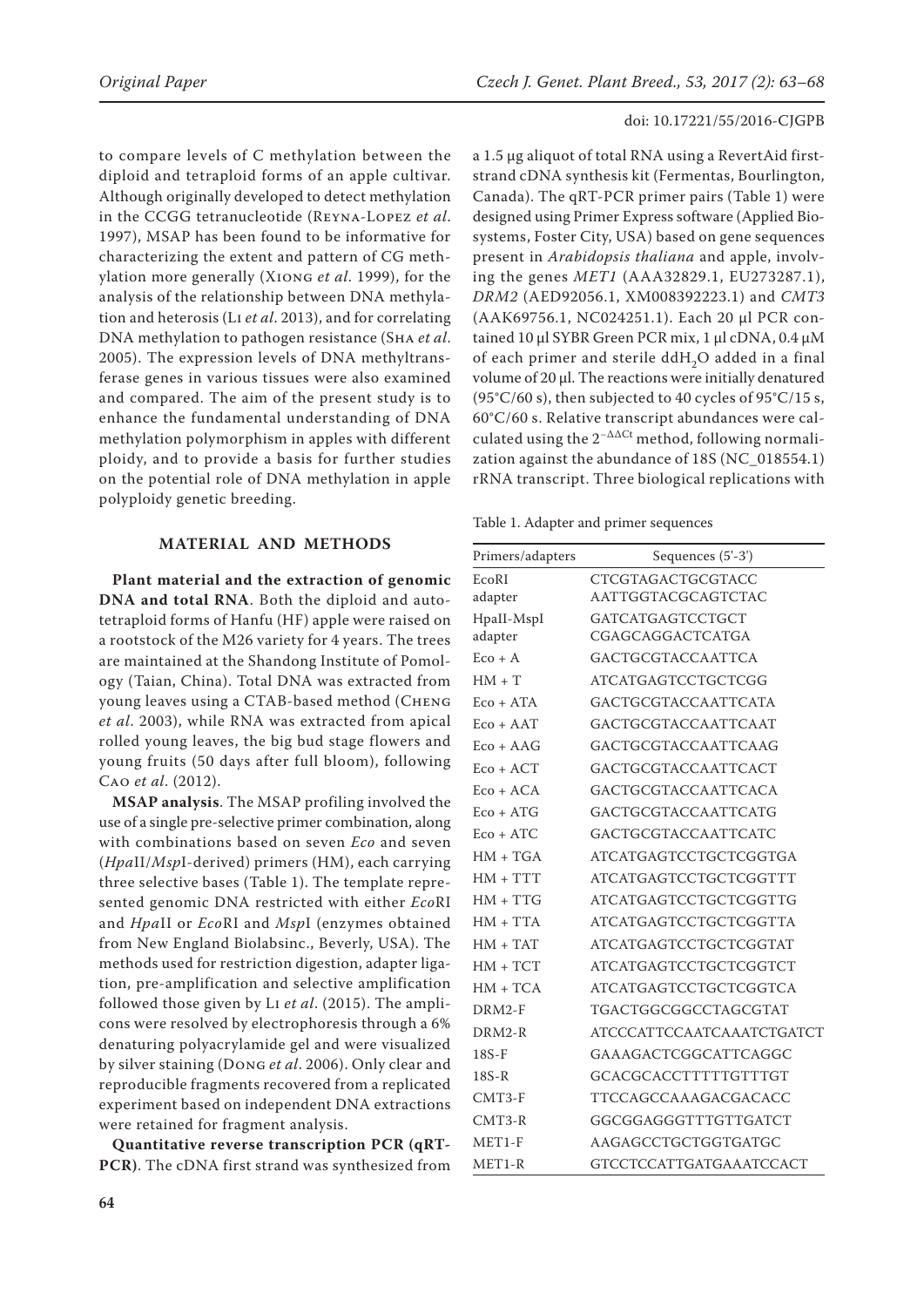| Ploidy     |             | None-methylated     | methylated CCGG sites (%) |                       |            |  |
|------------|-------------|---------------------|---------------------------|-----------------------|------------|--|
|            | Total sites | $CCGG$ sites $(\%)$ | fully methylated sites    | hemi-methylated sites | total      |  |
| Diploid    | 503         | 362(72.0)           | 94 (18.7)                 | 47(9.3)               | 141 (28.0) |  |
| Tetraploid | 421         | 306 (72.7)          | 59 (14.0)                 | 56(13.3)              | 115(27.3)  |  |

Table 2. DNA methylation levels in diploid and tetraploid apple based on methylation-sensitive amplification polymorphism (MSAP) analysis

three technical replications for each sample were used for real-time analyses.

**Data analysis**. To characterize the DNA methylation status of CCGG tetranucleotides, comparisons were made between the MSAP profiles derived from *Eco*RI/*Hpa*II and *Eco*RI/*Msp*I digests. *Hpa*II and *Msp*I are isoschizomers which both recognize CCGG; however, while *Msp*I cleaves either a non-methylated site, a hemi-methylated (mC in one DNA strand only) site or a fully methylated CmCGG site (but neither hemi-methylated nor fully methylated mCCGG nor mCmCGG site), in contrast, *Hpa*II cleaves only nonmethylated (CCGG) and hemi-methylated (mCCGG) sites (Lu *et al*. 2008; Li *et al*. 2015). The resulting fragments therefore fall into four types (I through IV): type I fragments, which are shared by both digests, are formed when the CCGG is non-methylated; type II fragments, which are present in the *Eco*RI/*Hpa*II but not in the *Eco*RI/*Msp*I digest, are difficult to interpret in plant genomes, where methylation can occur at both CCG and CG motifs; type III fragments, which are present in the EcoRI/MspI but not in the *Eco*RI/ *Hpa*II digest, are produced when a CmCGG site is present; finally type IV fragments (not present in either digest) are detected where the CCGG site varies between genetically distinct samples (here the diploid and tetraploid cultivar) (Fulneček & Kovařík 2014). An estimation of the global DNA methylation level was calculated from the ratio between the number of methylated fragments and the total number of fragments. The combined number of type III and IV fragments represented the number of fully methylated ones, and the combined number of type II through IV the number of methylated fragments.

# **RESULTS**

**DNA methylation level and patterns**. Ten chosen selective primer (generating the higher number of amplified bands) combinations generated 924 fragments, with the number of fragments generated per combination varying from 22 to 53. Of these, 256 were not consistent between the two digests: 153 represented fully methylated sites and 103 hemi-methylated ones. In the diploid template, 141 fragments were methylated (94 fully methylated, 47 hemi-methylated), while in the tetraploid template, the respective numbers were 115, 59 and 56. Overall, the level of DNA methylation within analysed CCGG loci was 28.0% and 27.3% for diploid and tetraploid genotypes, respectively (Table 2).

MSAP fragments obtained from PCRs primed with 23 primer combinations (higher percentage polymorphism or generating the higher number of amplified bands) were used to compare the CCGG methylation profiles of the diploid and tetraploid apple genotypes (Figure 1). The MSAP bands that revealed different methylation patterns could be divided into four types (Table 3): A (single-stranded locus, the same as methylation status in the locus,



Figure 1. Part of an electrophoresis map of methylationsensitive amplification polymorphism (MSAP) 2 – diploid; 4 – tetraploid; H – *Eco*RI + *Hpa*II double digestion; M – *Eco*RI + *MSP*I double digestion; A – *E*ATA + *HM*TGA; B – *E*AAT + *HM*TTT; C – *E*AAG + *HM*TAT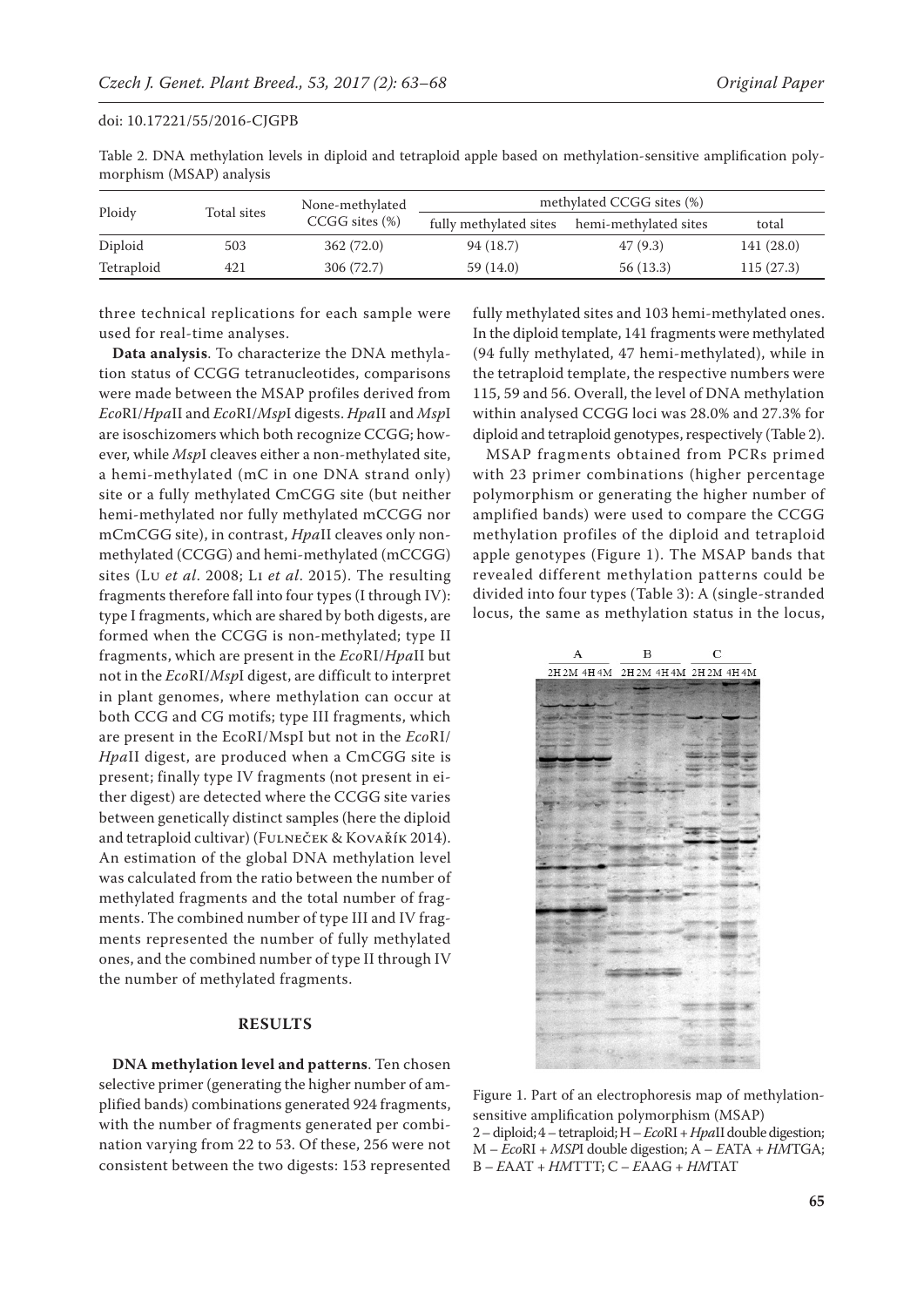

Figure 2. qRT-PCR derived relative transcript abundances of *MET1*, *DRM2* and *CTM3* in the leaf, flower and fruit of the diploid and tetraploid forms of Hanfu apple

type I), B (demethylation, type II), C (hypermethylation, type III) and D (uncertain type methylation, type IV), including 15 subclasses. In all, 749 fragments were polymorphic, distributed as 329 fragments of A type, 254 fragments of B type, 153 fragments of C type, and 13 fragments of D type. A comparison of diploid and tetraploid DNA methylation patterns showed that hypermethylation accounted for 33.9%, decreased types for 20.5% (Table 3). The results

Table 3. Comparison of DNA methylation patterns between the diploids and tetraploids of Hanfu apple

| Pattern        | 4H               | 4M               | 2H               | 2M               | No. of<br>polylmorphic<br>bands | Ratio<br>$(\%)$ |
|----------------|------------------|------------------|------------------|------------------|---------------------------------|-----------------|
| A              |                  |                  |                  |                  | 329                             | 43.9            |
| A1             | $\mathbf{1}$     | $\mathbf{1}$     | $\mathbf{1}$     | $\mathbf{1}$     | 296                             |                 |
| A2             | 1                | $\mathbf{0}$     | 1                | $\mathbf{0}$     | 10                              |                 |
| A3             | $\overline{0}$   | $\mathbf{1}$     | $\mathbf{0}$     | $\mathbf{1}$     | 23                              |                 |
| B              |                  |                  |                  |                  | 254                             | 33.9            |
| B1             | $\mathbf{1}$     | $\boldsymbol{0}$ | $\mathbf 1$      | $\mathbf{1}$     | 59                              |                 |
| B2             | $\mathbf{0}$     | $\mathbf{1}$     | $\mathbf{1}$     | $\mathbf{1}$     | 42                              |                 |
| B <sub>3</sub> | $\overline{0}$   | $\overline{0}$   | $\mathbf{1}$     | $\mathbf{1}$     | 69                              |                 |
| <b>B4</b>      | $\overline{0}$   | $\mathbf{0}$     | $\mathbf{1}$     | $\mathbf{0}$     | 45                              |                 |
| B <sub>5</sub> | $\mathbf{0}$     | $\mathbf{0}$     | $\overline{0}$   | $\mathbf{1}$     | 39                              |                 |
| $\mathsf{C}$   |                  |                  |                  |                  | 153                             | 20.5            |
| C1             | $\mathbf{1}$     | $\mathbf{1}$     | $\mathbf 1$      | $\overline{0}$   | 16                              |                 |
| C <sub>2</sub> | $\mathbf{1}$     | $\mathbf{1}$     | $\mathbf{0}$     | $\mathbf{1}$     | 42                              |                 |
| C <sub>3</sub> | $\mathbf{1}$     | $\mathbf{1}$     | $\overline{0}$   | $\overline{0}$   | 68                              |                 |
| C <sub>4</sub> | $\mathbf{1}$     | $\overline{0}$   | $\mathbf{0}$     | $\mathbf{0}$     | 20                              |                 |
| C <sub>5</sub> | $\mathbf{0}$     | $\mathbf{1}$     | $\mathbf{0}$     |                  | 7                               |                 |
| D              |                  |                  |                  |                  | 13                              | 1.7             |
| D1             | $\boldsymbol{0}$ | $\mathbf{1}$     | $\mathbf 1$      | $\boldsymbol{0}$ | 5                               |                 |
| D <sub>2</sub> | $\mathbf{1}$     | $\boldsymbol{0}$ | $\boldsymbol{0}$ | $\mathbf{1}$     | 8                               |                 |
| Total          |                  |                  |                  |                  | 749                             |                 |

showed that DNA methylation patterns undergo significant changes after tetraploidization.

**The transcription of genes involved in DNA methylation**. *MET1*, *DRM2* and *CMT3* transcription profiles were obtained from the leaf, flower and fruit of both the diploid and tetraploid genotypes using qRT-PCR (Figure 2). All three genes were transcribed in each of the three organs of both ploidy types. Of the three genes, *MET1* has the weakest transcription. The abundance of its transcript was highest in the leaf and lowest in the fruit, and was higher in the tetraploid than in the diploid. *DRM2* was most strongly transcribed throughout the plant in the diploid, but noticeably less so in the tetraploid, especially in the fruit. *CTM3* was transcribed most strongly in the fruit, and there was no perceptible difference in transcript abundance between the two ploidy types.

# **DISCUSSION**

Polyploidy, the acquisition of chromosome doubling, has been an important factor in plant evolution (Masterson 1994). After chromosome doubling, plants exhibit obvious predominance in morphology, physiology, biochemistry, and other aspects to adapt themselves to the environment quickly (Chen & Ni 2006). However, extensive epigenetic modifications may be associated with the expression of genes involved in various regulatory networks in new polyploidy cells (Wang *et al*. 2004). Differential epigenetic modifications of homoeologous genes in polyploids may play an important yet unrecognized evolutionary role. A mechanism for rapid and stochastic establishment of genome-specific gene expression may control the expression of duplicate genes in polyploids, leading to natural variation and evolutionary opportunities for adaptive selection and domestication (WENDEL 2000). One of the epigenetic variations is DNA methyla-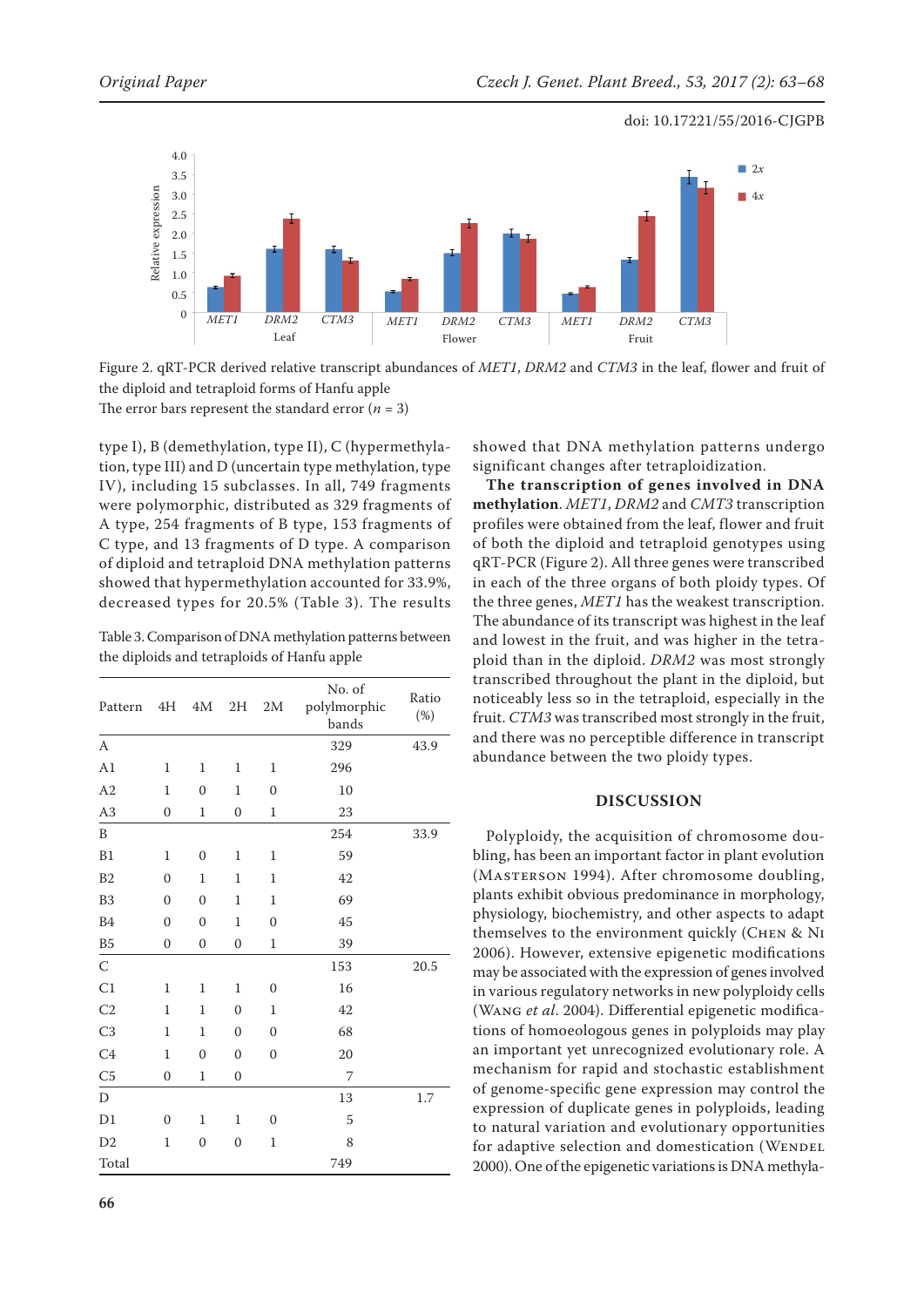tion, which is important to genome activity. Given the importance of DNA methylation to gene expression, changes in cytosine methylation resulting from genome merger and/or polyploidy formation could clearly have genome-wide epigenetic consequences of relevance to polyploidy evolution (GEIMAN & ROBERTSON 2002). In the present research, the application of MSAP profiling has exposed only a slight difference in the global DNA methylation level between the diploid and tetraploid versions of HF apple (28.0% vs 27.3%). Nevertheless, the pattern of CCGG methylation was quite divergent between the two ploidy types, with adjusted fragments accounting for over half of the MSAP fragments. Of these, the demethylated form was the most frequent, followed by the supermethylated form. The general tendency was that the DNA methylation degree increased. This meant that no or uncertain type DNA methylation loci in diploids were changed to hypermethylation state in tetraploids, while hypermethylation could lead to transcription shutdown or inhibition to maintain tetraploid genome stability. Similar conclusions have been drawn from comparisons between ploidy variants of species in the genera *Solanum* (STUPAR *et al.* 2007), *Brassica* (Albertin *et al*. 2005) and *Arabidopsis*  (Wang *et al*. 2006).

Plant polyploidization is normally accompanied by various phenotypic changes that are partially induced by new methylation changes during the interaction of different genomes. Extensive DNA methylation differences have been reported in synthesized *Brassica* (Xu *et al*. 2009; Lukens *et al*. 2006). DNA methylation is affected in plants by methyltransferases and demethylases. The transcription of genes encoding DNA methyltransferases varies during plant development (Yamauchi *et al*. 2008). *MET1* gene is expressed in vegetative organs or in reproductive organs, but decreases with the maturity of the organ (FUJIMOTO et al. 2006; TEYSsier *et al.* 2008). *DRM* gene can be expressed in roots, leaves, stems, flowers, and its expression intensity has no direct relationship with the maturity of tissues and organs (WADA et al. 2003). *CMT3* genes are unique to plants, isolated from maize, oil palm, tomatoes and so on (Papa *et al.* 2001; Rival *et al.* 2008; Teyssier *et al.*  2008). The present qRT-PCR analysis was able to show that *MET1* was most strongly transcribed in the leaf, while *CTM3* transcript abundance was highest in the fruit. Nevertheless, *MET1*, *DRM2* and *CMT3* were all strongly transcribed throughout the plant (Figure 1). Since there was a very small difference in the global DNA methylation level between the diploid and tetraploid versions of HF, the implication is that the systems of methylation and demethylation together determine the global pattern of DNA methylation.

*Acknowledgments*. This research was supported by funds ear-marked for the Fruit Germplasm Resources Collection, and by grants from the New Germplasm Innovation Program (Lu No. 2014-96), the National Science and Technology Plans Program (2013BAD02B01) and the China Agriculture Research System (CARS-28).

### **References**

- Adams K.L., Wendel J.F. (2005): Polyploidy and genome evolution in plants. Current Opinion in Plant Biology, 8: 135–141.
- Albertin W., Brabant P., Catrice O., Eber F., Jenczewski E., Chèvre A.M., Thiellement H. (2005): Autopolyploidy in cabbage (*Brassica oleracea* L.) does not alter significantly the proteomes of green tissues. Proteomics, 5: 2131–2139.
- Blanc G., Hokamp K., Wolfe K.H. (2003): A recent polyploidy superimposed on older large-scale duplications in the *Arabidopsis* genome. Genome Research, 13: 137–144.
- Cao X., Jacobsen S.E. (2002): Role of the *Arabidopsis* DRM methyltransferases in *de novo* DNA methylation and gene silencing. Current Biology, 12: 1138–1144.
- Cao X., Springer N.M., Muszynski M.G., Phillips R.L., Kaeppler S., Jacobsen S.E. (2000): Conserved plant genes with similarity to mammalian *de novo* DNA methyltransferases. Proceedings of the National Academy of Sciences of the USA, 97: 4979–4984.
- Cao H., Zhang J., Xu J., Ye J., Yun Z., Xu Q., Deng X. (2012): Comprehending crystalline β-carotene accumulation by comparing engineered cell models and the natural carotenoid-rich system of citrus. Journal of Experimental Botany, 63: 4403–4417.
- Chen Z.J., Ni Z.(2006): Mechanisms of genomic rearrangements and gene expression changes in plant polyploids. BioEssays, 28: 240–252.
- Cheng Y.J., Guo W.W., Yi H.L., Pang X.M., Deng X. (2003): An efficient protocol for genomic DNA extraction from *Citrus* species. Plant Molecular Biology Reporter, 21: 177–178.
- Dong Z.Y., Wang Y.M., Zhang Z.J., Shen Y., Lin X.Y., Ou X.F., Han F.P., Liu B. (2006): Extent and pattern of DNA methylation alteration in rice lines derived from introgressive hybridization of rice and *Zizania latifolia* Griseb. Theoretical and Applied Genetics, 113: 196–205.
- Donini P., Elias L., Bougourd S., Koebner R.M.D. (1997): AFLP fingerprinting reveals pattern differences between template DNA extracted from different plant organs. Genome, 40: 521–526.
- Einspahr D.W., Van Buijtenen J.P., Peckham J.R. (1963): Natural variation and heritability in triploid aspen. Silvae Genetica, 12: 51–58.
- Finnegan E.J., Kovac K.A. (2000): Plant DNA methyltransferases. Plant Molecular Biology, 43: 189–201.
- Fujimoto R., Sasaki T., Nishio T. (2006): Characterization of DNA methyltransferase genes in *Brassica rapa*. Genes and Genetic Systems, 81: 235–242.